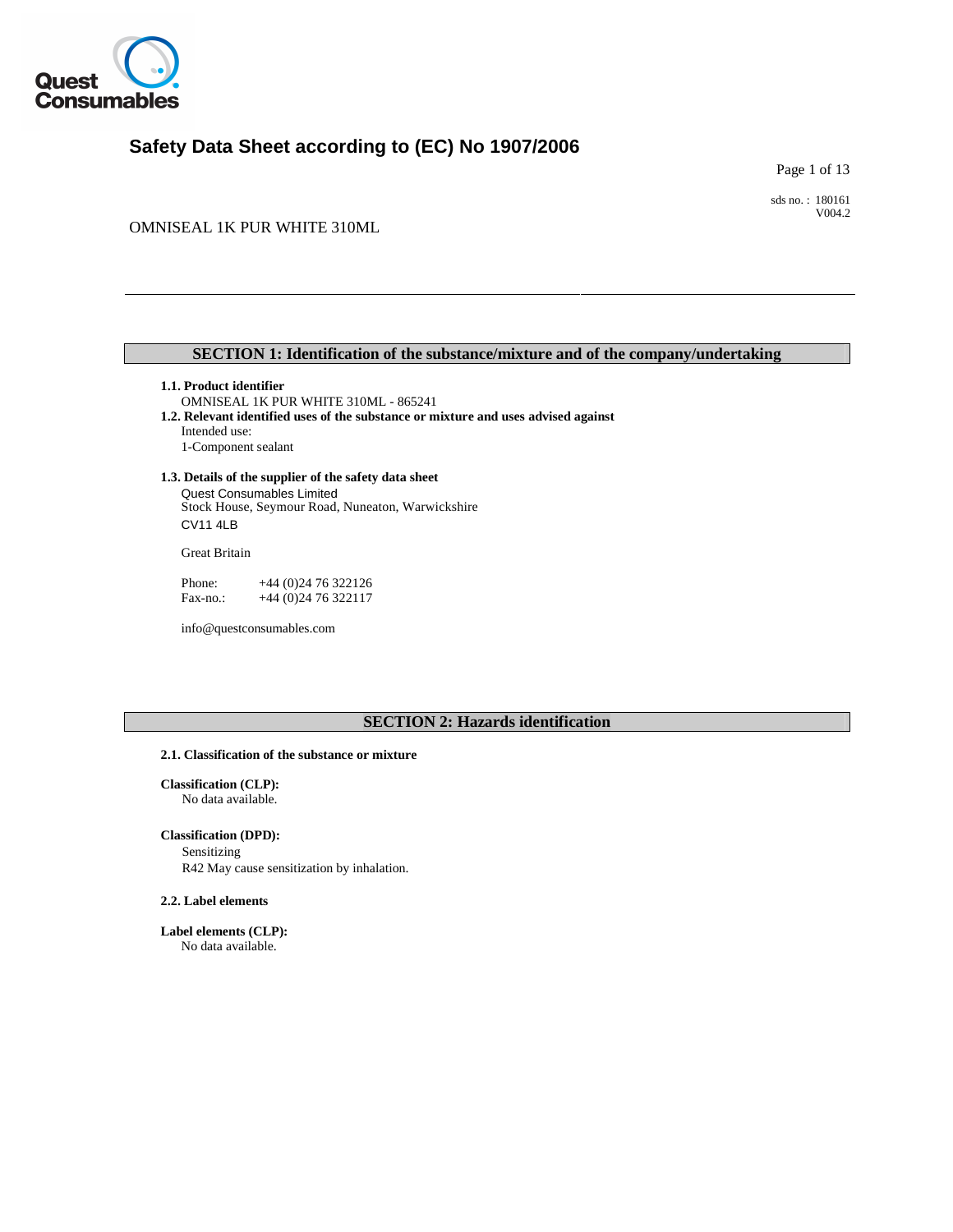## **Label elements (DPD):**

#### Xn - Harmful



#### Risk phrases:

R42 May cause sensitization by inhalation.

## Safety phrases:

S23 Do not breathe vapour.

S36/37/39 Wear suitable protective clothing, gloves and eye/face protection.

S28 After contact with skin, wash immediately with plenty of water.

S45 In case of accident or if you feel unwell, seek medical advice immediately (show the label where possible).

#### Additional labeling:

Contains isocyanates. See information supplied by the manufacturer.

#### Contains:

4,4'- methylenediphenyl diisocyanate, Methylenediphenyl diisocyanate

### **2.3. Other hazards**

Persons suffering from allergic reactions to isocyanates should avoid contact with the product.

# **SECTION 3: Composition/information on ingredients**

**General chemical description:**  1-Component moisture-curing sealant **Base substances of preparation:**  PUR polymer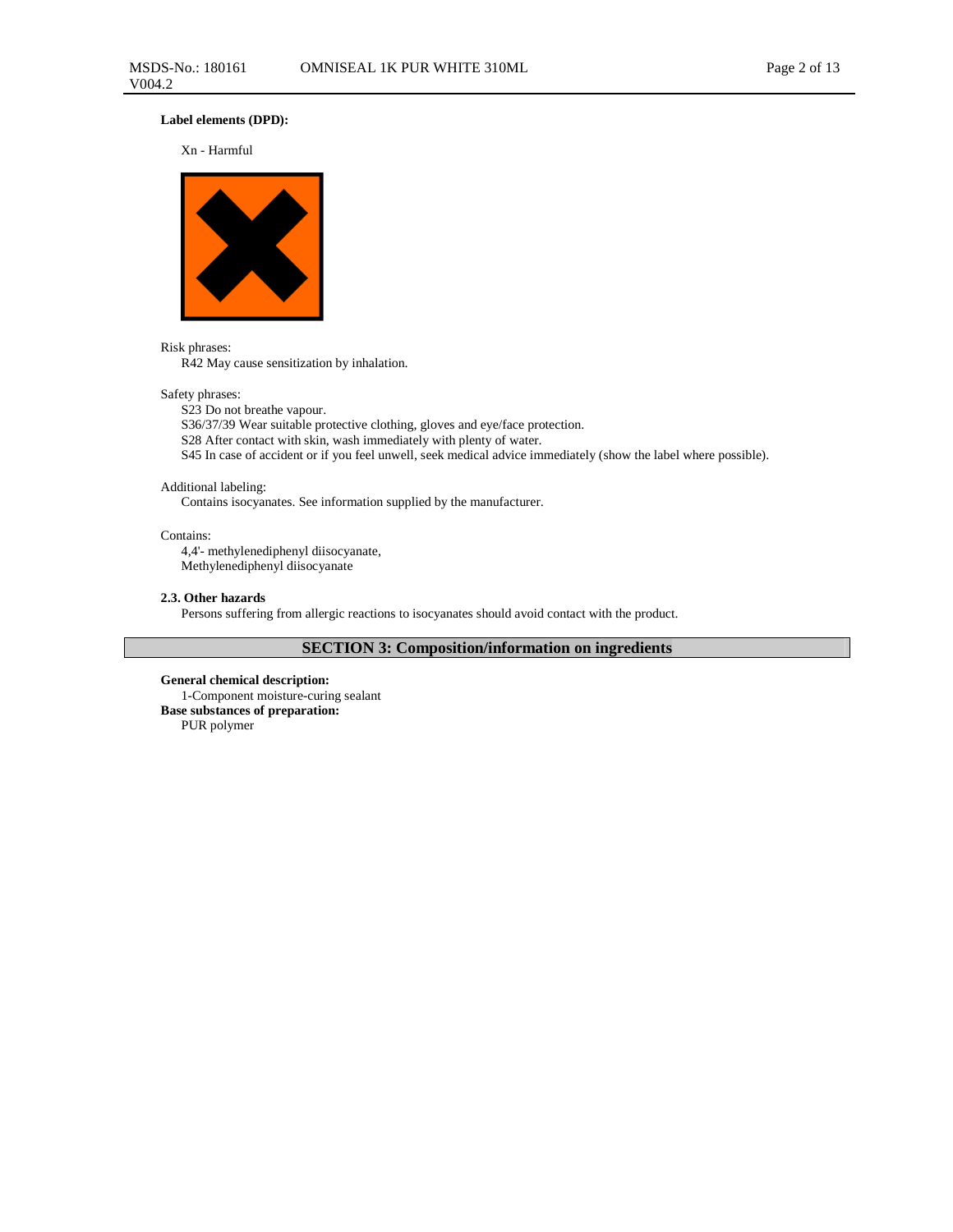**Declaration of the ingredients according to CLP (EC) No 1272/2008:**

| <b>Hazardous</b> components          | <b>EC Number</b>              | content   | <b>Classification</b>                             |
|--------------------------------------|-------------------------------|-----------|---------------------------------------------------|
| CAS-No.                              | <b>REACH-Reg No.</b>          |           |                                                   |
| Xylene - mixture of isomeres         | 215-535-7                     | $< 5\%$   | Aspiration hazard 1                               |
| 1330-20-7                            | 01-2119486136-34              |           | H304                                              |
|                                      | 01-2119488216-32              |           | Acute toxicity 4; Inhalation                      |
|                                      |                               |           | H332                                              |
|                                      |                               |           | Acute toxicity 4; Dermal                          |
|                                      |                               |           | H312                                              |
|                                      |                               |           | Skin irritation 2                                 |
|                                      |                               |           | H315                                              |
|                                      |                               |           | Flammable liquids 3<br>H <sub>226</sub>           |
| 4,4'- methylenediphenyl diisocyanate | 202-966-0                     | $< 0.5\%$ | Carcinogenicity 2                                 |
| $101 - 68 - 8$                       | 01-2119457014-47              |           | H351                                              |
|                                      |                               |           | Acute toxicity 4; Inhalation<br>H332              |
|                                      |                               |           | Specific target organ toxicity - repeated         |
|                                      |                               |           | exposure 2                                        |
|                                      |                               |           | H373                                              |
|                                      |                               |           | Serious eye irritation 2                          |
|                                      |                               |           | H319                                              |
|                                      |                               |           | Specific target organ toxicity - single           |
|                                      |                               |           | exposure 3                                        |
|                                      |                               |           | H335<br>Skin irritation 2                         |
|                                      |                               |           | H315                                              |
|                                      |                               |           | Respiratory sensitizer 1                          |
|                                      |                               |           | H334                                              |
|                                      |                               |           | Skin sensitizer 1                                 |
|                                      |                               |           | H317                                              |
| Methylenediphenyl diisocyanate       | 247-714-0                     | < 0.5 %   | Acute toxicity 4; Inhalation                      |
| 26447-40-5                           |                               |           | H332                                              |
|                                      |                               |           | Skin irritation 2                                 |
|                                      |                               |           | H315                                              |
|                                      |                               |           | Serious eye irritation 2                          |
|                                      |                               |           | H319                                              |
|                                      |                               |           | Carcinogenicity 2                                 |
|                                      |                               |           | H351<br>Specific target organ toxicity - repeated |
|                                      |                               |           | exposure 2                                        |
|                                      |                               |           | H373                                              |
|                                      |                               |           | Specific target organ toxicity - single           |
|                                      |                               |           | exposure 3                                        |
|                                      |                               |           | H335                                              |
|                                      |                               |           | Respiratory sensitizer 1                          |
|                                      |                               |           | H334                                              |
|                                      |                               |           | Skin sensitizer 1                                 |
|                                      |                               |           | H317                                              |
| Isoparaffins C9-12<br>90622-57-4     | 292-459-0<br>01-2119472146-39 | < 10 %    | Dermal                                            |
|                                      |                               |           | Flammable liquids 3                               |
|                                      |                               |           | H <sub>226</sub>                                  |
|                                      |                               |           | Aspiration hazard 1; Oral                         |
|                                      |                               |           | H304                                              |

**For full text of the H - statements and other abbreviations see section 16 "Other information". Substances without classification may have community workplace exposure limits available.**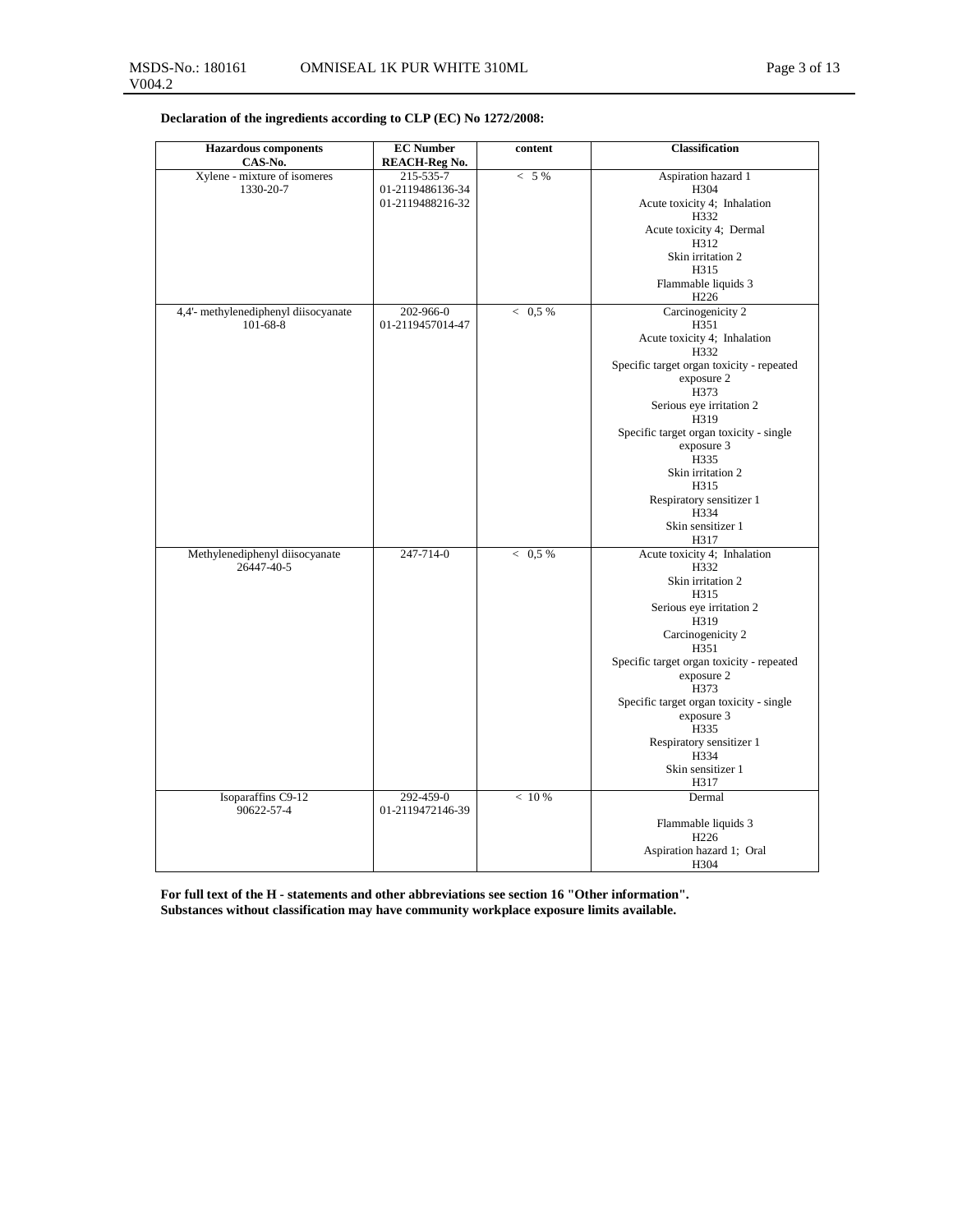## **Declaration of ingredients according to DPD (EC) No 1999/45:**

| <b>Hazardous</b> components          | <b>EC</b> Number     | content   | <b>Classification</b>         |
|--------------------------------------|----------------------|-----------|-------------------------------|
| CAS-No.                              | <b>REACH-Reg No.</b> |           |                               |
| Xylene - mixture of isomeres         | 215-535-7            | $< 5\%$   | Xn - Harmful: R65             |
| 1330-20-7                            | 01-2119486136-34     |           | R <sub>10</sub>               |
|                                      | 01-2119488216-32     |           | Xi - Irritant; R38            |
|                                      |                      |           | $Xn - Harmful: R20/21$        |
| 4,4'- methylenediphenyl diisocyanate | 202-966-0            | $< 0.5\%$ | Xi - Irritant; R36/37/38      |
| $101 - 68 - 8$                       | 01-2119457014-47     |           | R42/43                        |
|                                      |                      |           | carcinogenic, category 3; R40 |
|                                      |                      |           | Xn - Harmful; R20, R48/20     |
| Methylenediphenyl diisocyanate       | $247 - 714 - 0$      | $< 0.5\%$ | Xi - Irritant; R36/37/38      |
| 26447-40-5                           |                      |           | carcinogenic, category 3; R40 |
|                                      |                      |           | Xn - Harmful; R20, R48/20     |
|                                      |                      |           | R42/43                        |
| Isoparaffins C9-12                   | 292-459-0            | < 10 %    | R10                           |
| 90622-57-4                           | 01-2119472146-39     |           | Xn - Harmful: R65, R66        |
|                                      |                      |           |                               |

# **For full text of the R-Phrases indicated by codes see section 16 'Other Information'.**

**Substances without classification may have community workplace exposure limits available.**

## **SECTION 4: First aid measures**

#### **4.1. Description of first aid measures**

#### Inhalation:

V004.2

Fresh air, oxygen supply, warmth; seek specialist medical attention. Delayed effects possible after inhalation.

#### Skin contact:

Rinse with running water and soap. Apply replenishing cream. Change all contaminated clothing. If necessary, see a dermatologist.

#### Eye contact:

Rinse immediately with plenty of running water (for 10 minutes), seek medical attention from a specialist.

#### Ingestion:

Rinse mouth, drink 1-2 glasses of water, do not induce vomiting, consult a doctor.

## **4.2. Most important symptoms and effects, both acute and delayed**

May cause sensitization by inhalation.

**4.3. Indication of any immediate medical attention and special treatment needed**  See section: Description of first aid measures

## **SECTION 5: Firefighting measures**

## **5.1. Extinguishing media**

### **Suitable extinguishing media:**

All common extinguishing agents are suitable.

- **Extinguishing media which must not be used for safety reasons:**  High pressure waterjet
- **5.2. Special hazards arising from the substance or mixture**  In case of fire toxic gases can be released.

## **5.3. Advice for firefighters**  Wear protective equipment. Wear self-contained breathing apparatus.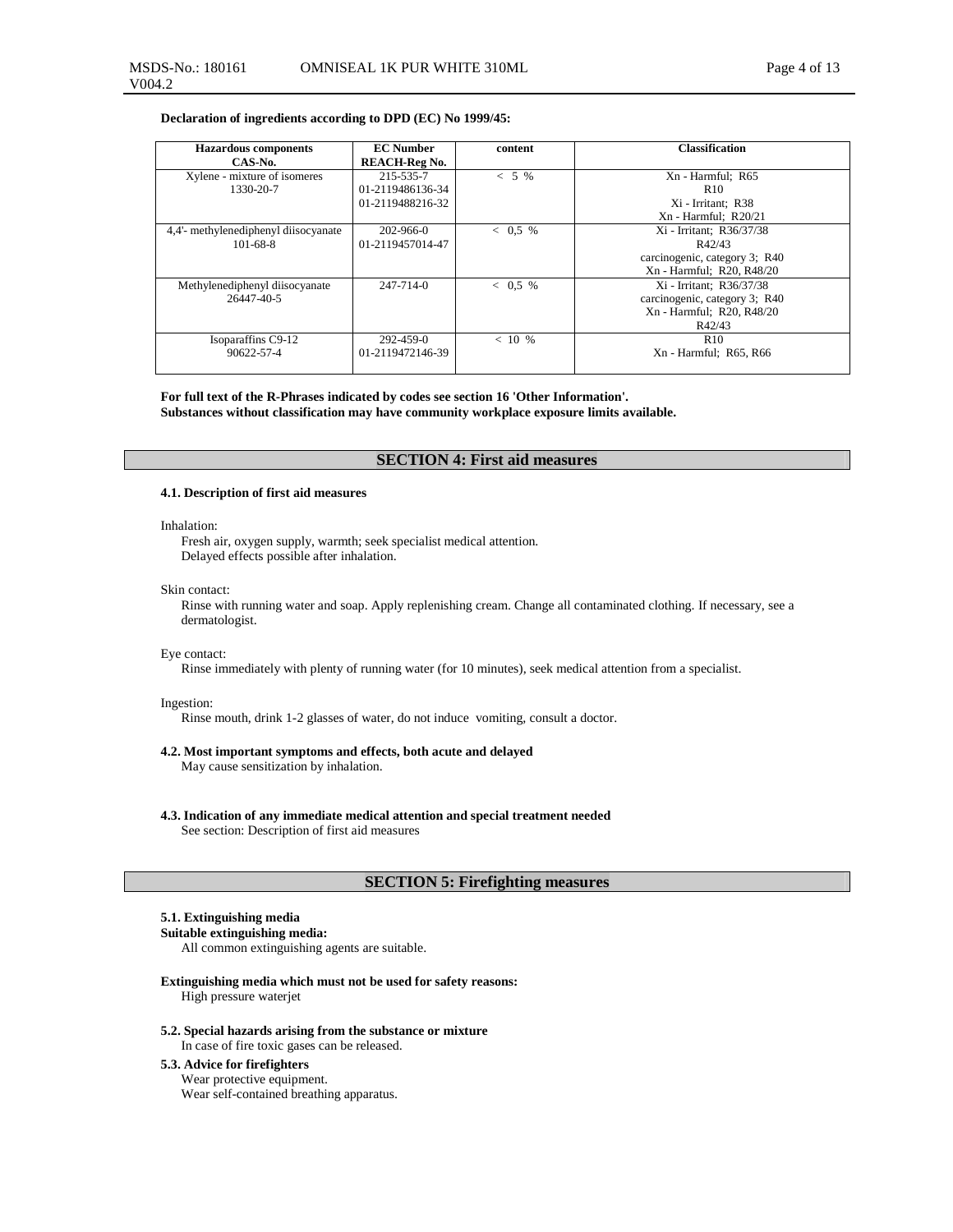## **SECTION 6: Accidental release measures**

### **6.1. Personal precautions, protective equipment and emergency procedures**

Wear protective equipment. Avoid contact with skin and eyes. Keep unprotected persons away.

### **6.2. Environmental precautions**

Do not empty into drains / surface water / ground water.

## **6.3. Methods and material for containment and cleaning up**

Remove mechanically. Dispose of contaminated material as waste according to Chapter 13.

#### **6.4. Reference to other sections**

See advice in chapter 8

## **SECTION 7: Handling and storage**

### **7.1. Precautions for safe handling**

Hygiene measures: Do not eat, drink or smoke while working. Wash hands before work breaks and after finishing work.

### **7.2. Conditions for safe storage, including any incompatibilities**

Store in sealed original container protected against moisture. Ensure good ventilation/extraction. Store in a cool, dry place. Container must be made airtight after use. Storage at 15 to 25°C is recommended.

### **7.3. Specific end use(s)**

1-Component sealant

## **SECTION 8: Exposure controls/personal protection**

### **8.1. Control parameters**

Valid for

Great Britain Basis

UK EH40 WELs

| Ingredient                  | ppm | mg/m3 | <b>Type</b>                | Category                    | <b>Remarks</b> |
|-----------------------------|-----|-------|----------------------------|-----------------------------|----------------|
| XYLENE, O-, M-, P- OR MIXED | 50  | 220   | Time Weighted Average      |                             | EH40 WEL       |
| <b>ISOMERS</b>              |     |       | (TWA):                     |                             |                |
| 1330-20-7                   |     |       |                            |                             |                |
| XYLENE, O-, M-, P- OR MIXED | 100 | 441   | Short Term Exposure        |                             | EH40 WEL       |
| <b>ISOMERS</b>              |     |       | Limit (STEL):              |                             |                |
| 1330-20-7                   |     |       |                            |                             |                |
| XYLENE, O-, M-, P- OR MIXED |     |       | Skin designation:          | Can be absorbed through the | EH40 WEL       |
| <b>ISOMERS</b>              |     |       |                            | skin.                       |                |
| 1330-20-7                   |     |       |                            |                             |                |
| XYLENE, MIXED ISOMERS, PURE | 50  | 221   | Time Weighted Average      | Indicative                  | <b>ECTLV</b>   |
| 1330-20-7                   |     |       | (TWA):                     |                             |                |
| XYLENE, MIXED ISOMERS, PURE | 100 | 442   | <b>Short Term Exposure</b> | Indicative                  | <b>ECTLV</b>   |
| 1330-20-7                   |     |       | Limit (STEL):              |                             |                |
| ISOCYANATES, ALL (AS -NCO)  |     | 0,07  | <b>Short Term Exposure</b> |                             | EH40 WEL       |
| $101 - 68 - 8$              |     |       | Limit (STEL):              |                             |                |
| ISOCYANATES, ALL (AS -NCO)  |     | 0,02  | Time Weighted Average      |                             | EH40 WEL       |
| $101-68-8$                  |     |       | (TWA):                     |                             |                |
| <b>DIISONONYL PHTHALATE</b> |     |       | Time Weighted Average      |                             | EH40 WEL       |
| 28553-12-0                  |     |       | (TWA):                     |                             |                |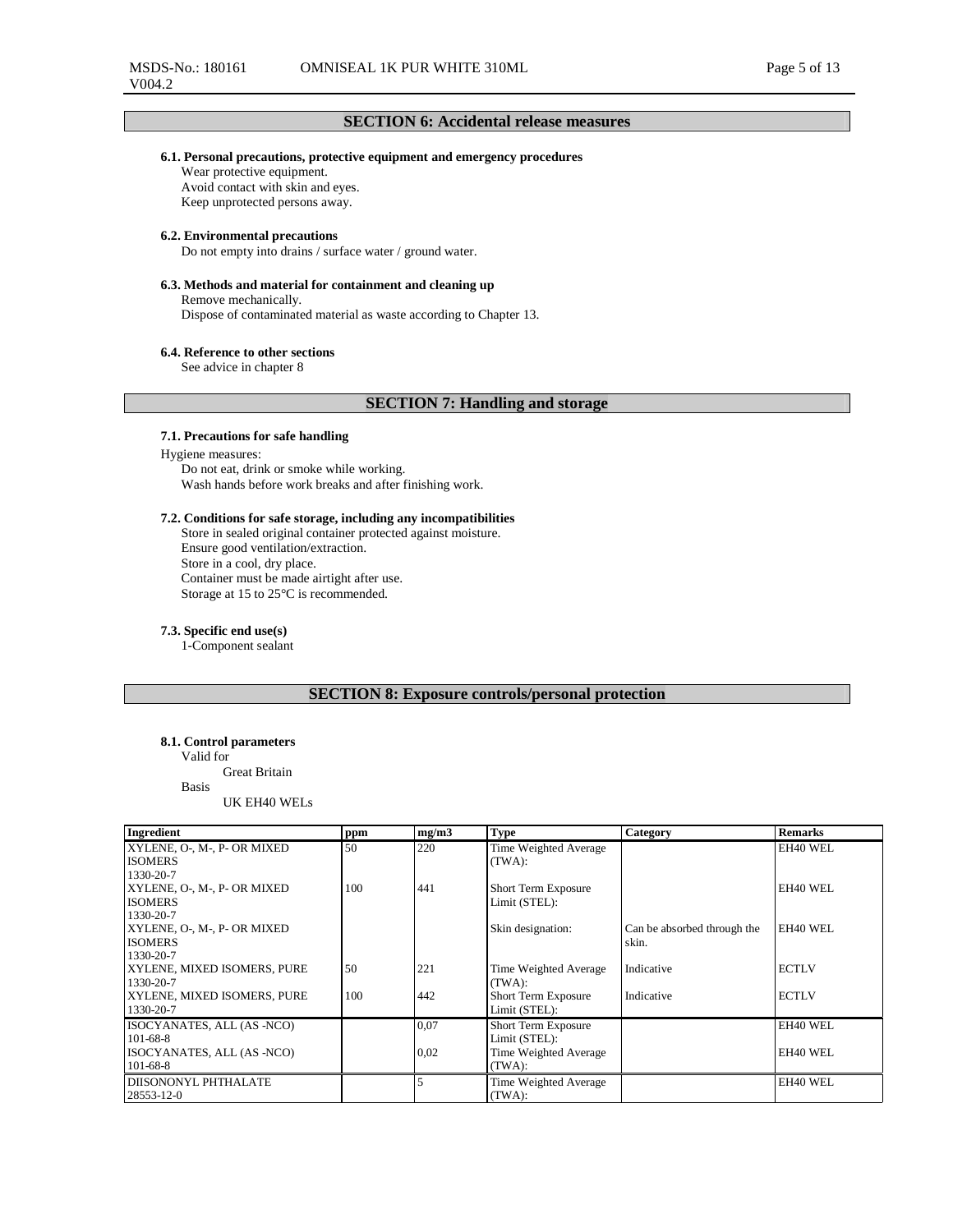## **Predicted No-Effect Concentration (PNEC):**

| Name on list                                           | <b>Environmental Exposure</b> |        | Value |     |                   |              | <b>Remarks</b> |
|--------------------------------------------------------|-------------------------------|--------|-------|-----|-------------------|--------------|----------------|
|                                                        | Compartment                   | period |       |     |                   |              |                |
|                                                        |                               |        | mg/l  | ppm | mg/kg             | others       |                |
| 4,4'- methylenediphenyl diisocyanate<br>$101 - 68 - 8$ | aqua<br>(freshwater)          |        |       |     |                   | $> 1$ mg/L   |                |
| 4,4'- methylenediphenyl diisocyanate<br>$101-68-8$     | aqua (marine<br>water)        |        |       |     |                   | $> 0.1$ mg/L |                |
| 4,4'- methylenediphenyl diisocyanate<br>$101 - 68 - 8$ | soil                          |        |       |     | $1 \text{ mg/kg}$ |              |                |
| 4,4'- methylenediphenyl diisocyanate<br>$101-68-8$     | <b>STP</b>                    |        |       |     |                   | $> 1$ mg/L   |                |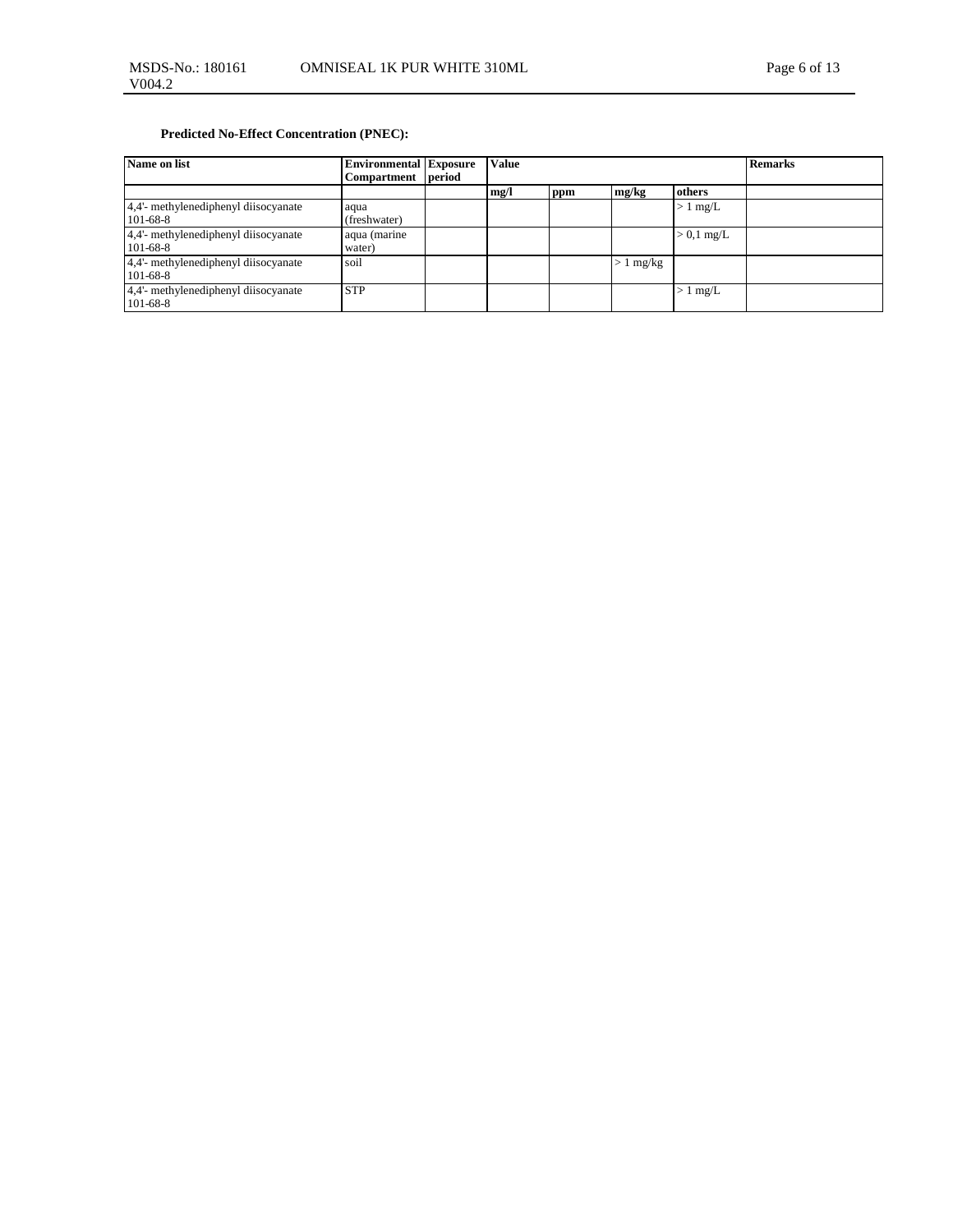## **Derived No-Effect Level (DNEL):**

| Name on list                                           | <b>Application</b><br>Area | Route of<br><b>Exposure</b> | <b>Health Effect</b>                                                | <b>Exposure</b><br>Time | <b>Value</b>          | <b>Remarks</b> |
|--------------------------------------------------------|----------------------------|-----------------------------|---------------------------------------------------------------------|-------------------------|-----------------------|----------------|
| Xylene - mixture of isomeres<br>1330-20-7              | worker                     | inhalation                  | Acute/short term<br>exposure -                                      |                         | 289 mg/m3             |                |
| Xylene - mixture of isomeres<br>1330-20-7              | worker                     | inhalation                  | systemic effects<br>Acute/short term<br>exposure - local<br>effects |                         | 289 mg/m3             |                |
| Xylene - mixture of isomeres<br>1330-20-7              | worker                     | dermal                      | Long term<br>exposure -<br>systemic effects                         |                         | $180$ mg/kg           |                |
| Xylene - mixture of isomeres<br>1330-20-7              | worker                     | inhalation                  | Long term<br>exposure -<br>systemic effects                         |                         | $77 \text{ mg/m}$ 3   |                |
| Xylene - mixture of isomeres<br>1330-20-7              | general<br>population      | inhalation                  | Acute/short term<br>exposure -<br>systemic effects                  |                         | $174 \text{ mg/m}$ 3  |                |
| Xylene - mixture of isomeres<br>1330-20-7              | general<br>population      | inhalation                  | Acute/short term<br>exposure - local<br>effects                     |                         | $174 \text{ mg/m}$ 3  |                |
| Xylene - mixture of isomeres<br>1330-20-7              | general<br>population      | dermal                      | Long term<br>exposure -<br>systemic effects                         |                         | $108$ mg/kg           |                |
| Xylene - mixture of isomeres<br>1330-20-7              | general<br>population      | inhalation                  | Long term<br>exposure -<br>systemic effects                         |                         | $14,8 \text{ mg/m}$ 3 |                |
| 4,4'- methylenediphenyl diisocyanate<br>$101 - 68 - 8$ | worker                     | dermal                      | Acute/short term<br>exposure -<br>systemic effects                  |                         | 50 mg/kg bw/day       |                |
| 4,4'- methylenediphenyl diisocyanate<br>101-68-8       | worker                     | inhalation                  | Acute/short term<br>exposure -<br>systemic effects                  |                         | $0,1$ mg/m $3$        |                |
| 4,4'- methylenediphenyl diisocyanate<br>101-68-8       | worker                     | dermal                      | Acute/short term<br>exposure - local<br>effects                     |                         | 28,7 mg/cm2           |                |
| 4,4'- methylenediphenyl diisocyanate<br>101-68-8       | worker                     | inhalation                  | Acute/short term<br>exposure - local<br>effects                     |                         | $0,1$ mg/m $3$        |                |
| 4,4'- methylenediphenyl diisocyanate<br>$101 - 68 - 8$ | worker                     | inhalation                  | Long term<br>exposure -<br>systemic effects                         |                         | $0,05 \text{ mg/m}$ 3 |                |
| 4,4'- methylenediphenyl diisocyanate<br>$101-68-8$     | worker                     | inhalation                  | Long term<br>exposure - local<br>effects                            |                         | $0,05 \text{ mg/m}$ 3 |                |
| 4,4'- methylenediphenyl diisocyanate<br>$101-68-8$     | general<br>population      | dermal                      | Acute/short term<br>exposure -<br>systemic effects                  |                         | 25 mg/kg bw/day       |                |
| 4,4'- methylenediphenyl diisocyanate<br>101-68-8       | general<br>population      | inhalation                  | Acute/short term<br>exposure -<br>systemic effects                  |                         | $0,05$ mg/m $3$       |                |
| 4,4'- methylenediphenyl diisocyanate<br>$101-68-8$     | general<br>population      | oral                        | Acute/short term<br>exposure -<br>systemic effects                  |                         | 20 mg/kg bw/day       |                |
| 4,4'- methylenediphenyl diisocyanate<br>$101-68-8$     | general<br>population      | dermal                      | Acute/short term<br>exposure - local<br>effects                     |                         | $17,2$ mg/cm $2$      |                |
| 4,4'- methylenediphenyl diisocyanate<br>101-68-8       | general<br>population      | inhalation                  | Acute/short term<br>exposure - local<br>effects                     |                         | $0,05 \text{ mg/m}$   |                |
| 4,4'- methylenediphenyl diisocyanate<br>101-68-8       | general<br>population      | inhalation                  | Long term<br>exposure -<br>systemic effects                         |                         | $0,025$ mg/m $3$      |                |
| 4,4'- methylenediphenyl diisocyanate<br>$101-68-8$     | general<br>population      | inhalation                  | Long term<br>exposure - local<br>effects                            |                         | $0,025$ mg/m $3$      |                |

# **8.2. Exposure controls:**

Engineering controls: Ensure good ventilation/extraction.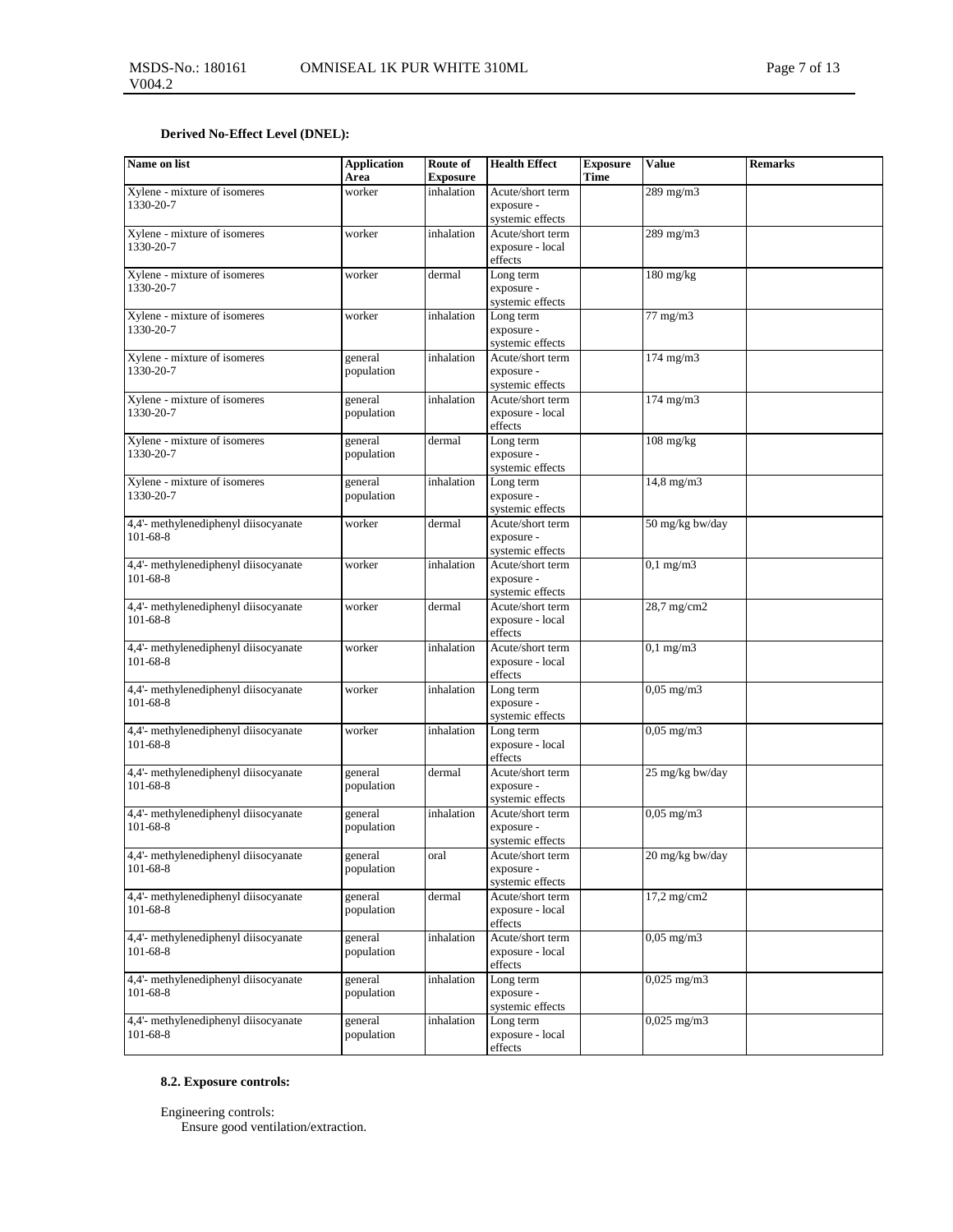#### Respiratory protection:

Suitable breathing mask when there is inadequate ventilation. Filter A1-A3 (brown)

## Hand protection:

Chemical-resistant protective gloves (EN 374). Suitable materials for short-term contact or splashes (recommended: at least protection index 2, corresponding to > 30 minutes permeation time as per EN 374): Polychloroprene (CR; >= 1 mm thickness) or natural rubber (NR; >=1 mm thickness) Suitable materials for longer, direct contact (recommended: protection index 6, corresponding to  $> 480$  minutes permeation time as per EN 374): Polychloroprene (CR;  $>= 1$  mm thickness) or natural rubber (NR; >=1 mm thickness) This information is based on literature references and on information provided by glove manufacturers, or is derived by analogy with similar substances. Please note that in practice the working life of chemical-resistant protective gloves may be considerably shorter than the permeation time determined in accordance with EN 374 as a result of the many influencing factors (e.g. temperature). If signs of wear and tear are noticed then the gloves should be replaced.

#### Eye protection:

Goggles which can be tightly sealed.

#### Skin protection:

Wear protective equipment. Protective clothing that covers arms and legs.

### Advices to personal protection equipment:

Use only personal protection that's CE-labelled according to the regulation no. 819 of 19 August 1994.

## **SECTION 9: Physical and chemical properties**

## **9.1. Information on basic physical and chemical properties**

| Appearance                             | solid material                     |
|----------------------------------------|------------------------------------|
|                                        | pasty                              |
|                                        | white                              |
| Odor                                   | of solvent                         |
|                                        |                                    |
| pН                                     | No data available / Not applicable |
| Initial boiling point                  | No data available / Not applicable |
| Flash point                            | No data available / Not applicable |
| Decomposition temperature              | No data available / Not applicable |
| Vapour pressure                        | No data available / Not applicable |
| Density                                | $1,17 \text{ g/cm}$ 3              |
| (20 °C (68 °F))                        |                                    |
| <b>Bulk</b> density                    | No data available / Not applicable |
| Viscosity                              | No data available / Not applicable |
| Viscosity (kinematic)                  | No data available / Not applicable |
| <b>Explosive properties</b>            | No data available / Not applicable |
| Solubility (qualitative)               | Insoluble                          |
| (20 °C (68 °F); Solvent: Water)        |                                    |
| Solidification temperature             | No data available / Not applicable |
| Melting point                          | No data available / Not applicable |
| Flammability                           | No data available / Not applicable |
| Auto-ignition temperature              | No data available / Not applicable |
| <b>Explosive limits</b>                |                                    |
| lower                                  | $0.4\%$ (V)                        |
| upper                                  | $7,6\%$ (V)                        |
| Partition coefficient: n-octanol/water | No data available / Not applicable |
| Evaporation rate                       | No data available / Not applicable |
| Vapor density                          | No data available / Not applicable |
| Oxidising properties                   | No data available / Not applicable |
|                                        |                                    |
| $\sim$ $\sim$ $\sim$ $\sim$            |                                    |

#### **9.2. Other information**

Ignition temperature  $> 200 \text{ °C}$  ( $> 392 \text{ °F}$ )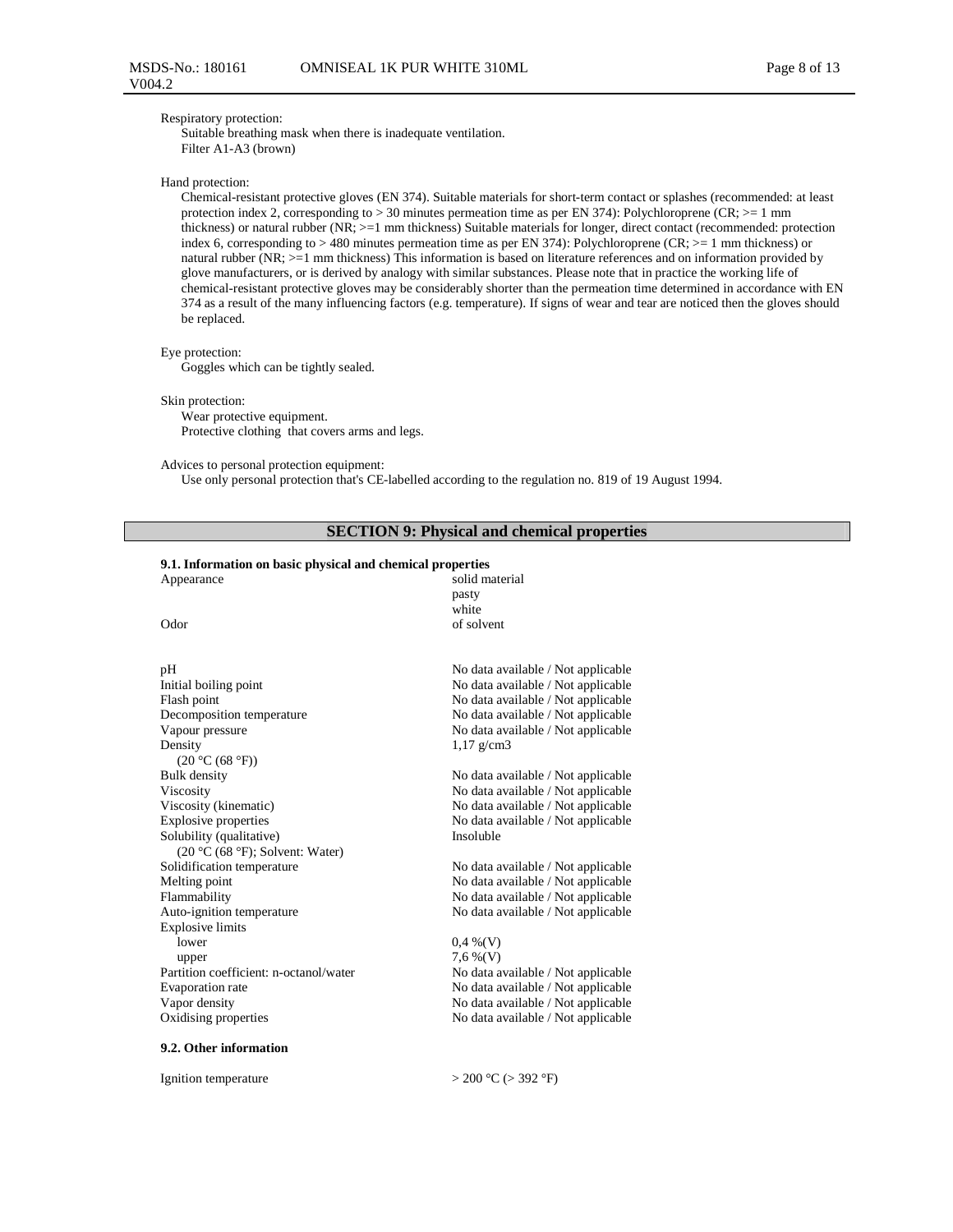## **SECTION 10: Stability and reactivity**

### **10.1. Reactivity**

Reacts with water: Pressure built up in closed vessel (CO2). Reaction with water, alcohols, amines.

## **10.2. Chemical stability**

Stable under recommended storage conditions.

## **10.3. Possibility of hazardous reactions**

See section reactivity

## **10.4. Conditions to avoid**

Avoid moisture.

### **10.5. Incompatible materials**

None if used properly.

### **10.6. Hazardous decomposition products**

At higher temperatures isocyanate may be released.

## **SECTION 11: Toxicological information**

#### **11.1. Information on toxicological effects**

## **General toxicological information:**

Persons suffering from allergic reactions to isocyanates should avoid contact with the product.

The preparation is classified based on the conventional method outlined in Article 6(1)(a) of Directive 1999/45/EC. Relevant available health/ecological information for the substances listed under Section 3 is provided in the following.

### **Sensitizing:**

May cause sensitization by inhalation.

## **Acute toxicity:**

| <b>Hazardous</b> components       | Value | <b>Value</b>    | Route of    | <b>Exposure</b> | <b>Species</b> | <b>Method</b>                |
|-----------------------------------|-------|-----------------|-------------|-----------------|----------------|------------------------------|
| CAS-No.                           | type  |                 | application | time            |                |                              |
| Xylene - mixture of               | LD50  | $3.523 - 8.700$ | oral        |                 | rat            |                              |
| isomeres                          | LC50  | mg/kg           | inhalation  | 4 h             | rabbit         |                              |
| 1330-20-7                         | LD50  | $6350$ ppm      | dermal      |                 |                |                              |
|                                   |       | $>$ 4.350 mg/kg |             |                 |                |                              |
| 4,4'- methylenediphenyl           | LD50  | $>$ 2.000 mg/kg | oral        |                 | rat            | OECD Guideline 403 (Acute    |
| diisocyanate                      | LC50  | $> 2.24$ mg/l   | inhalation  |                 | rat            | <b>Inhalation Toxicity</b> ) |
| $101 - 68 - 8$                    |       |                 |             |                 |                |                              |
| Methylenediphenyl<br>diisocyanate | LD50  | $> 2.000$ mg/kg | oral        |                 | rat            |                              |
| 26447-40-5                        |       |                 |             |                 |                |                              |

### **Skin corrosion/irritation:**

| <b>Hazardous</b> components | <b>Result</b>         | <b>Exposure</b> | <b>Species</b> | <b>Method</b>                  |
|-----------------------------|-----------------------|-----------------|----------------|--------------------------------|
| CAS-No.                     |                       | time            |                |                                |
| Xylene - mixture of         | moderately irritating |                 | rabbit         |                                |
| isomeres                    |                       |                 |                |                                |
| 1330-20-7                   |                       |                 |                |                                |
| 4,4'- methylenediphenyl     | irritating            | 4 h             | rabbit         | OECD Guideline 404 (Acute      |
| diisocyanate                |                       |                 |                | Dermal Irritation / Corrosion) |
| $101 - 68 - 8$              |                       |                 |                |                                |
| Methylenediphenyl           | highly irritating     |                 | rabbit         |                                |
| diisocyanate                |                       |                 |                |                                |
| 26447-40-5                  |                       |                 |                |                                |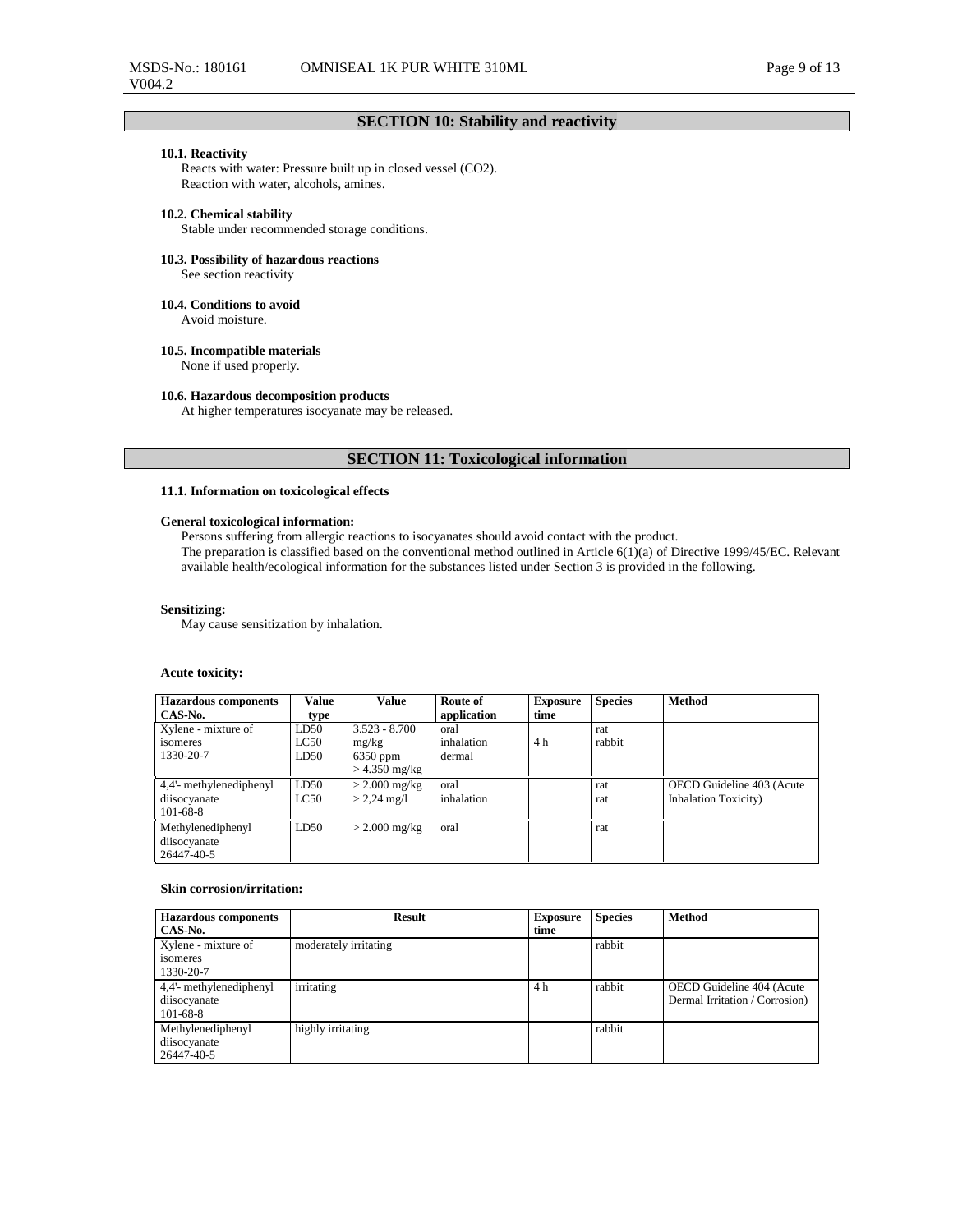## **Serious eye damage/irritation:**

| <b>Hazardous</b> components<br>CAS-No.              | <b>Result</b>       | <b>Exposure</b><br>time | <b>Species</b> | Method                                                   |
|-----------------------------------------------------|---------------------|-------------------------|----------------|----------------------------------------------------------|
| Xylene - mixture of<br><i>s</i> omeres<br>1330-20-7 | slightly irritating |                         | rabbit         | OECD Guideline 405 (Acute<br>Eye Irritation / Corrosion) |
| Methylenediphenyl<br>diisocyanate<br>26447-40-5     | not irritating      |                         | rabbit         |                                                          |

## **Respiratory or skin sensitization:**

| <b>Hazardous</b> components<br>CAS-No.                    | <b>Result</b> | <b>Test type</b> | <b>Species</b> | <b>Method</b>                              |
|-----------------------------------------------------------|---------------|------------------|----------------|--------------------------------------------|
| 4,4'- methylenediphenyl<br>diisocyanate<br>$101 - 68 - 8$ | sensitising   |                  | guinea pig     |                                            |
| 4.4'- methylenediphenyl<br>diisocyanate<br>$101 - 68 - 8$ | sensitising   | Buehler<br>test  | guinea pig     | OECD Guideline 406 (Skin<br>Sensitisation) |

## **Germ cell mutagenicity:**

| <b>Hazardous</b> components<br>CAS-No.                    | Result   | Type of study /<br>Route of<br>administration           | <b>Metabolic</b><br>activation /<br><b>Exposure time</b> | <b>Species</b> | <b>Method</b>                       |
|-----------------------------------------------------------|----------|---------------------------------------------------------|----------------------------------------------------------|----------------|-------------------------------------|
| Xylene - mixture of<br>isomeres<br>1330-20-7              | negative | bacterial reverse<br>mutation assay (e.g.<br>Ames test) | with and without                                         |                |                                     |
| 4,4'- methylenediphenyl<br>diisocyanate<br>$101 - 68 - 8$ | negative | bacterial reverse<br>mutation assay (e.g.<br>Ames test) | with and without                                         |                | EU Method B.13/14<br>(Mutagenicity) |
| Methylenediphenyl<br>diisocyanate<br>26447-40-5           | negative | bacterial reverse<br>mutation assay (e.g.<br>Ames test) | with and without                                         |                |                                     |

# **SECTION 12: Ecological information**

## **General ecological information:**

Do not empty into drains, soil or bodies of water.

The preparation is classified based on the conventional method outlined in Article 6(1)(a) of Directive 1999/45/EC. Relevant available health/ecological information for the substances listed under Section 3 is provided in the following.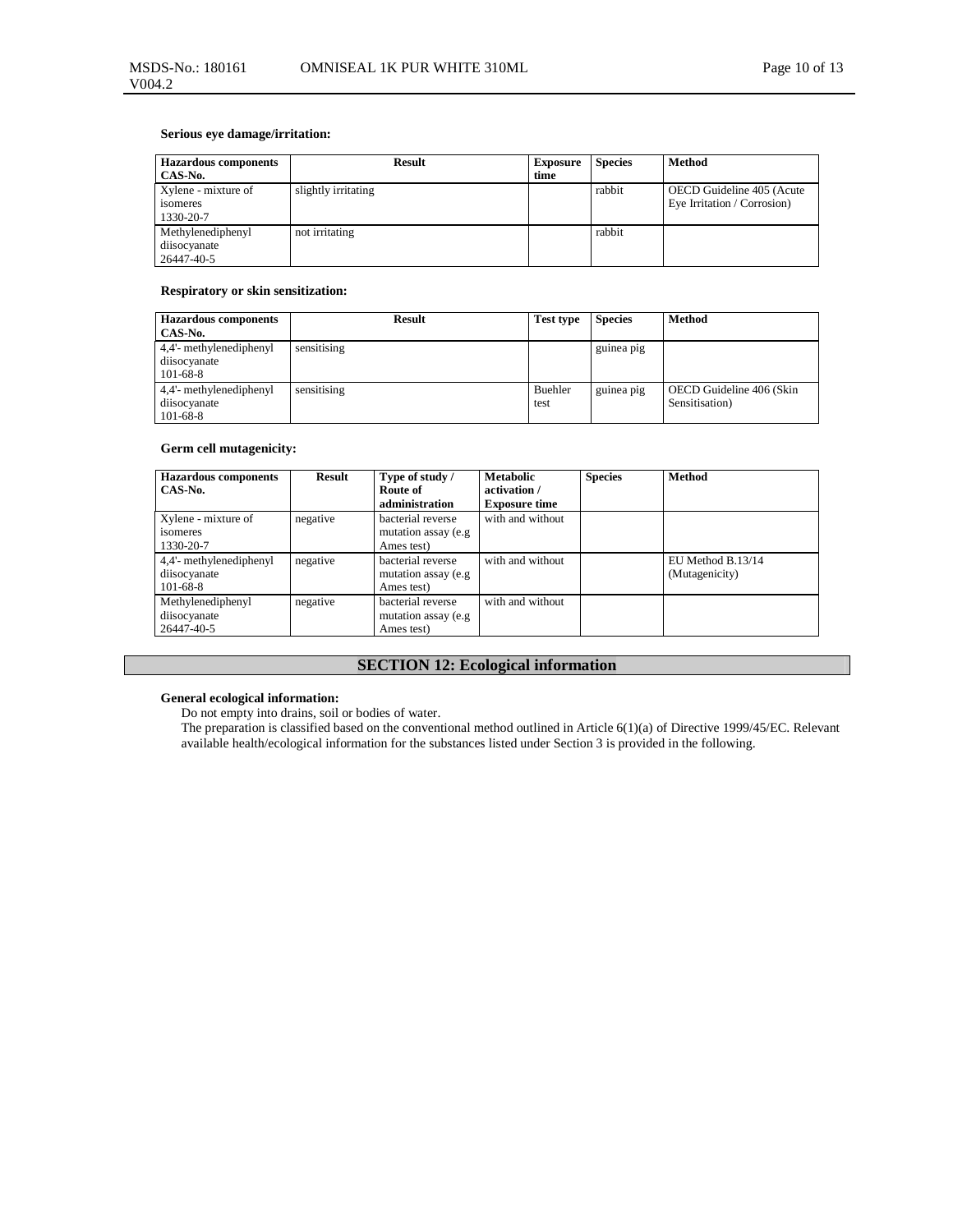# **12.1. Toxicity**

| <b>Hazardous</b> components                               | Value            | Value                | Acute                           | <b>Exposure</b> | <b>Species</b>                                                    | <b>Method</b>                                                                 |
|-----------------------------------------------------------|------------------|----------------------|---------------------------------|-----------------|-------------------------------------------------------------------|-------------------------------------------------------------------------------|
| CAS-No.                                                   | type             |                      | <b>Toxicity</b><br><b>Study</b> | time            |                                                                   |                                                                               |
| Xylene - mixture of isomeres<br>1330-20-7                 | LC50             | $86$ mg/l            | Fish                            |                 | Leuciscus idus                                                    | <b>OECD</b> Guideline<br>203 (Fish, Acute<br><b>Toxicity Test)</b>            |
| Xylene - mixture of isomeres<br>1330-20-7                 | EC50             | $3,1 \text{ mg}/1$   | Daphnia                         | 48h             | Daphnia magna                                                     | <b>OECD</b> Guideline<br>202 (Daphnia sp.<br>Acute<br>Immobilisation<br>Test) |
| Xylene - mixture of isomeres<br>1330-20-7                 | EC50             | $1 - 10$ mg/l        | Algae                           |                 | Scenedesmus subspicatus (new<br>name: Desmodesmus<br>subspicatus) | <b>OECD</b> Guideline<br>201 (Alga, Growth<br><b>Inhibition Test)</b>         |
| 4,4'- methylenediphenyl<br>diisocyanate<br>$101 - 68 - 8$ | LC0              | $> 3.000$ mg/l       | Fish                            | 96h             | Oryzias latipes                                                   | <b>OECD</b> Guideline<br>203 (Fish, Acute<br><b>Toxicity Test)</b>            |
| 4,4'- methylenediphenyl<br>diisocyanate<br>101-68-8       | EC <sub>50</sub> | $129,7 \text{ mg}/1$ | Daphnia                         | 24 h            | Daphnia magna                                                     | <b>OECD</b> Guideline<br>202 (Daphnia sp.<br>Acute<br>Immobilisation<br>Test) |
| 4,4'- methylenediphenyl<br>diisocyanate<br>101-68-8       | <b>EC50</b>      | $> 1.640$ mg/l       | Algae                           | 72 h            | Scenedesmus subspicatus (new<br>name: Desmodesmus<br>subspicatus) | <b>OECD</b> Guideline<br>201 (Alga, Growth<br><b>Inhibition Test)</b>         |
| Methylenediphenyl<br>diisocyanate<br>26447-40-5           | LC50             | $> 10.000$ mg/l      | Fish                            | 96h             | Brachydanio rerio (new name:<br>Danio rerio)                      |                                                                               |
| Methylenediphenyl<br>diisocyanate<br>26447-40-5           | EC50             | $> 750$ mg/l         | Daphnia                         | 24h             | Daphnia pulex                                                     | <b>OECD</b> Guideline<br>202 (Daphnia sp.<br>Acute<br>Immobilisation<br>Test) |
| Isoparaffins C9-12<br>90622-57-4                          | LC50             | $> 100$ mg/l         | Fish                            | 96 h            |                                                                   | <b>OECD</b> Guideline<br>203 (Fish, Acute<br><b>Toxicity Test)</b>            |
| Isoparaffins C9-12<br>90622-57-4                          | EC50             | $> 100$ mg/l         | Daphnia                         | 96h             | Daphnia magna                                                     | <b>OECD</b> Guideline<br>202 (Daphnia sp.<br>Acute<br>Immobilisation<br>Test) |

# **12.2. Persistence and degradability**

| <b>Hazardous components</b><br>CAS-No.                    | <b>Result</b>         | Route of<br>application | Degradability | <b>Method</b>                                                                              |
|-----------------------------------------------------------|-----------------------|-------------------------|---------------|--------------------------------------------------------------------------------------------|
| Xylene - mixture of isomeres<br>1330-20-7                 | readily biodegradable | aerobic                 | $>60\%$       |                                                                                            |
| 4,4'- methylenediphenyl<br>diisocyanate<br>$101 - 68 - 8$ |                       | aerobic                 | 0 %           | OECD Guideline 301 F (Ready<br>Biodegradability: Manometric<br>Respirometry Test)          |
| Isoparaffins C9-12<br>90622-57-4                          |                       | aerobic                 | $7 - 10\%$    | EU Method C.4-E (Determination<br>of the "Ready"<br>BiodegradabilityClosed Bottle<br>Test) |

# **12.3. Bioaccumulative potential / 12.4. Mobility in soil**

| <b>Hazardous</b> components                                                          | LogKow | <b>Bioconcentration</b> | <b>Exposure</b> | <b>Species</b>         | <b>Temperature</b> | Method                                                                |
|--------------------------------------------------------------------------------------|--------|-------------------------|-----------------|------------------------|--------------------|-----------------------------------------------------------------------|
| CAS-No.                                                                              |        | factor (BCF)            | time            |                        |                    |                                                                       |
| Xylene - mixture of isomeres<br>1330-20-7                                            |        | 8,5                     | 7 d             | Oncorhynchus<br>mykiss |                    |                                                                       |
| Xylene - mixture of isomeres<br>1330-20-7                                            | 3,12   |                         |                 |                        |                    |                                                                       |
| 4,4'- methylenediphenyl<br>diisocyanate<br>$101 - 68 - 8$<br>4,4'- methylenediphenyl | 5,22   | 92                      | 28d             | Cyprinus carpio        |                    | OECD Guideline 305 E<br>(Bioaccumulation: Flow-<br>through Fish Test) |
| diisocyanate<br>$101 - 68 - 8$                                                       |        |                         |                 |                        |                    |                                                                       |
| Isoparaffins C9-12<br>90622-57-4                                                     | > 5.1  |                         |                 |                        |                    |                                                                       |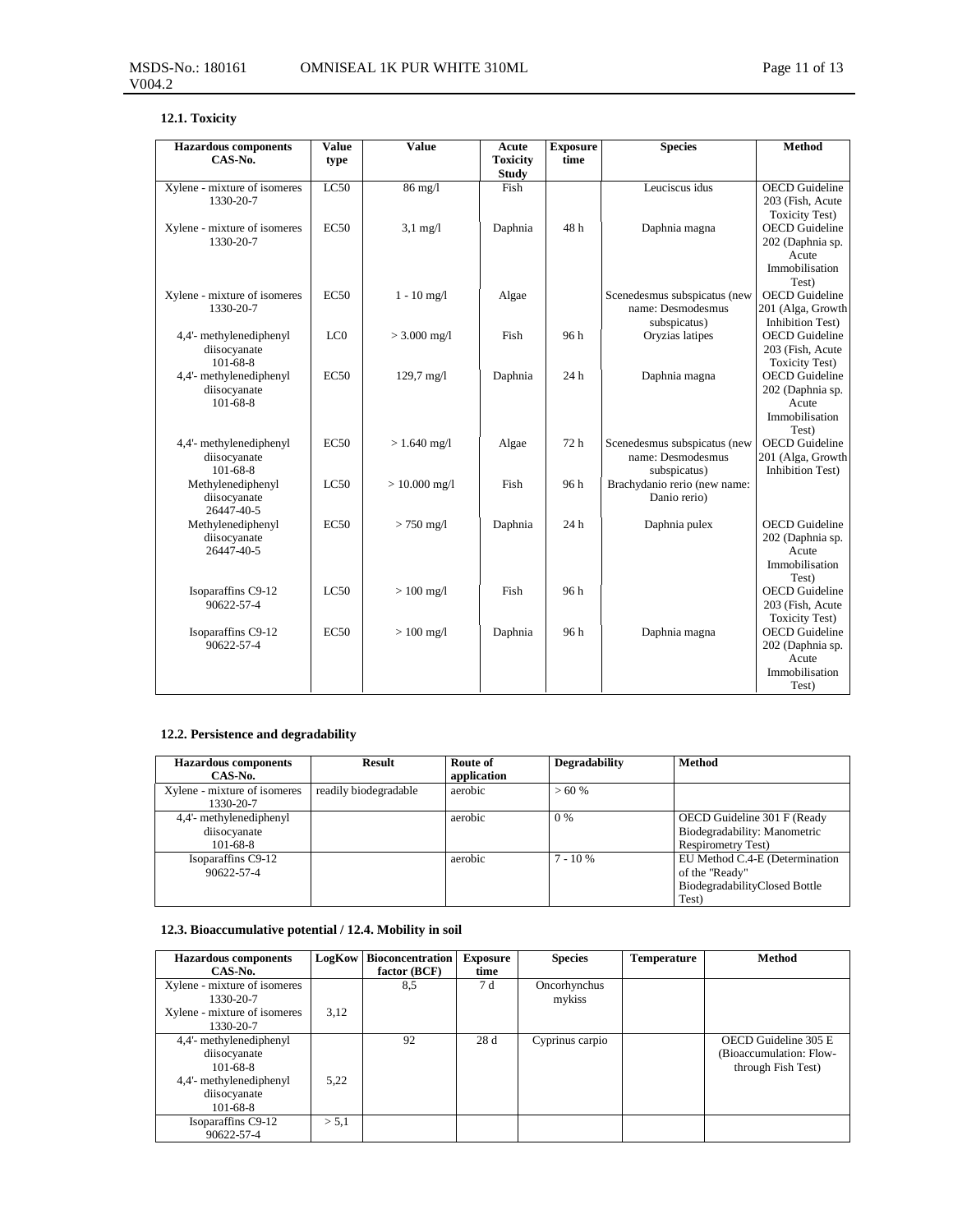## **SECTION 13: Disposal considerations**

### **13.1. Waste treatment methods**

Product disposal:

The valid EEC waste code numbers are not product-related but are largely source-related. These can be requested from the manufacturer.

In consultation with the responsible local authority, must be subjected to special treatment.

## **SECTION 14: Transport information**

## **General information:**

Not hazardous according to RID, ADR, ADNR, IMDG, IATA-DGR.

## **SECTION 15: Regulatory information**

**15.1. Safety, health and environmental regulations/legislation specific for the substance or mixture**  5,00 %

VOC content (VOCV 814.018 VOC regulation CH)

**VOC Paints and Varnishes (EU):** 

This product is not a subject of the Directive 2004/42/EC